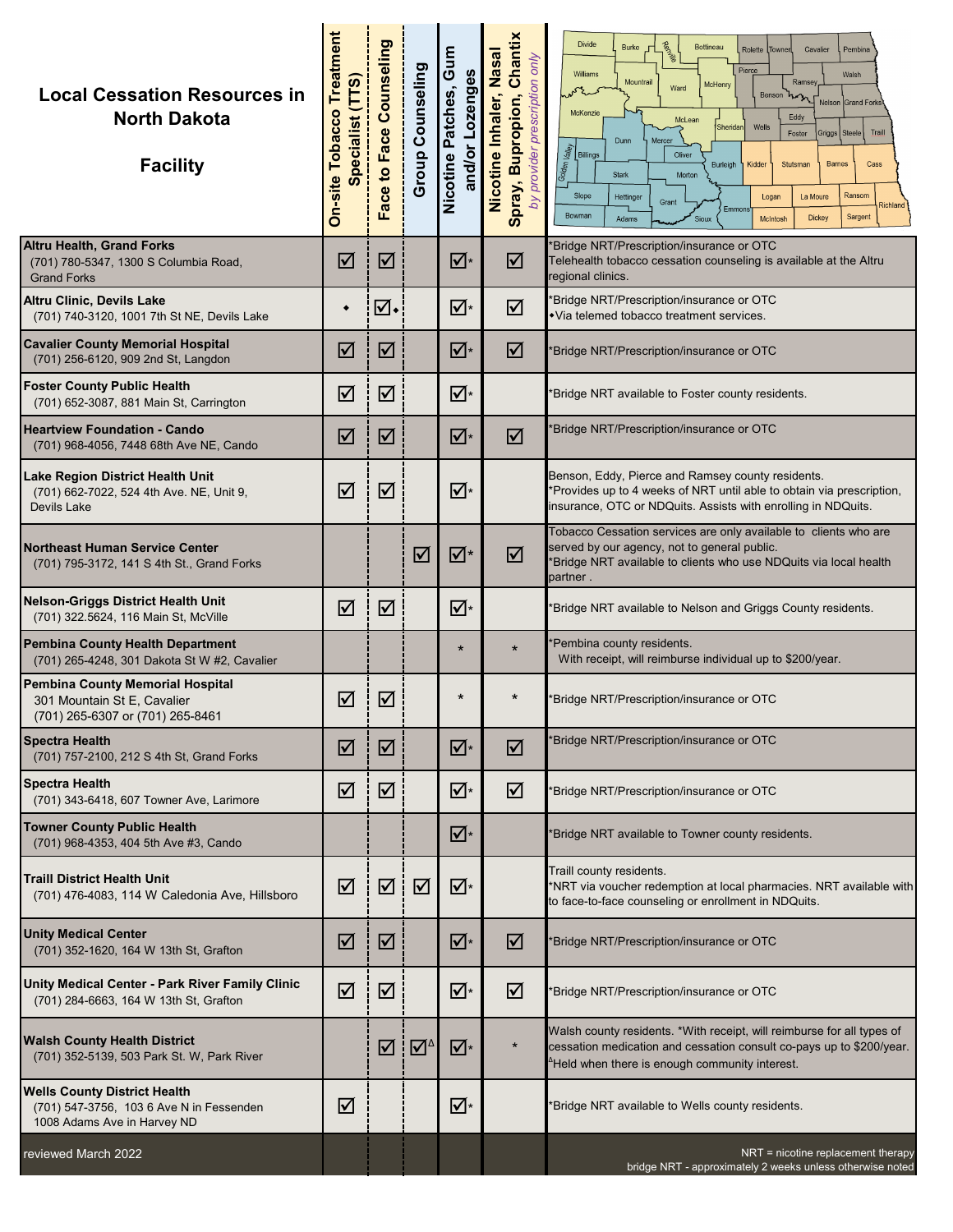| <b>Local Cessation Resources in</b><br><b>North Dakota</b><br><b>Facility</b>                                         | On-site Tobacco Treatment<br>pecialist (TTS) | Face to Face Counseling | <b>Group Counseling</b> | න්<br>Gum<br>Lozenges<br>Nicotine Patches, | Chantix<br>only<br>Nicotine Inhaler, Nasal<br>prescription<br>Spray, Bupropion,<br>provider<br>by | <b>Divide</b><br>Ren<br><b>Bottineau</b><br><b>Burke</b><br>Rolette Towner<br>Cavalier<br>Pembina<br>Pierce<br>Williams<br>Walsh<br>Mountrail<br>Ramsey<br>McHenry<br>Ward<br>Benson<br>Nelson Grand Forks<br>McKenzie<br>Eddy<br>McLean<br>Wells<br>Sheridan<br>Griggs Steele<br>Traill<br>Foster<br>Mercer<br>Dunn<br>Golden Valley<br>Billings<br>Oliver<br><b>Barnes</b><br>Burleigh<br>Kidder<br>Cass<br>Stutsman<br>Stark<br>Morton<br>Slope<br>Ransom<br>La Moure<br>Hettinger<br>Logan<br>Grant<br>Richland<br>Emmon<br>Bowman<br><b>Dickey</b><br>Sargent<br>Sioux<br>McIntosh<br>Adams |
|-----------------------------------------------------------------------------------------------------------------------|----------------------------------------------|-------------------------|-------------------------|--------------------------------------------|---------------------------------------------------------------------------------------------------|--------------------------------------------------------------------------------------------------------------------------------------------------------------------------------------------------------------------------------------------------------------------------------------------------------------------------------------------------------------------------------------------------------------------------------------------------------------------------------------------------------------------------------------------------------------------------------------------------|
| <b>Central Valley Health District</b><br>(701) 252-8130, 122 2nd St NW, Jamestown                                     | ☑                                            | $\triangledown$         |                         | ⊽∗                                         |                                                                                                   | Bridge NRT is available to Logan and Stutsman county residents.                                                                                                                                                                                                                                                                                                                                                                                                                                                                                                                                  |
| <b>City County Health District</b><br>(701) 845-8518, 415 2nd Ave NE, Valley City                                     | ☑                                            | $\triangledown$         |                         | ☑∗                                         | ☑∗                                                                                                | NRT is available for Barnes county residents                                                                                                                                                                                                                                                                                                                                                                                                                                                                                                                                                     |
| <b>Dickey County Health District</b><br>(701) 349-4348, 205 15th ST N, Ellendale                                      | ☑                                            | $\triangledown$         |                         | $\star$                                    | $\star$                                                                                           | \$100 worth of medication reimbursed for Dickey county residents.                                                                                                                                                                                                                                                                                                                                                                                                                                                                                                                                |
| <b>Kidder County District Health Unit</b><br>(701) 475-2582, 422 2nd Ave NW, Steele                                   |                                              |                         |                         | ☑∗                                         |                                                                                                   | One-week bridge NRT available to Kidder county residents.                                                                                                                                                                                                                                                                                                                                                                                                                                                                                                                                        |
| <b>Essentia Health - Fargo</b><br>(701) 364-4524, 3000 32nd Ave S                                                     | ☑                                            | $\triangledown$         |                         | ⊽∗                                         | ☑                                                                                                 | Bridge NRT/Prescription/insurance or OTC                                                                                                                                                                                                                                                                                                                                                                                                                                                                                                                                                         |
| <b>Essentia Health - Wahpeton</b><br>(701) 642-2000, 275 11th St S                                                    | ☑                                            | $\triangledown$         |                         | ☑∗                                         | ☑                                                                                                 | Bridge NRT/Prescription/insurance or OTC                                                                                                                                                                                                                                                                                                                                                                                                                                                                                                                                                         |
| <b>Family HealthCare</b><br>(701) 271-3344, 301 Northern Pacific Ave, Fargo<br>(701) 271-3344, 4025 9th Ave. S, Fargo | ☑                                            | $\triangledown$         |                         | ☑∗                                         | ☑                                                                                                 | 'Bridge NRT/Prescription/insurance or OTC                                                                                                                                                                                                                                                                                                                                                                                                                                                                                                                                                        |
| <b>Fargo Cass Public Health</b><br>(701) 476-4083, 1240 25th St S, Fargo                                              | ☑                                            | ☑                       |                         | ⊻⊺™                                        |                                                                                                   | *Limited: those without phone/internet or who need more/longer care<br>than NDQuits.<br>**NRT for Cass County residents.                                                                                                                                                                                                                                                                                                                                                                                                                                                                         |
| <b>Jamestown Regional Medical Center</b>                                                                              | ☑                                            | $\triangledown$         |                         | ⊽∗                                         | ☑                                                                                                 | 'Bridge NRT/Prescription/insurance or OTC                                                                                                                                                                                                                                                                                                                                                                                                                                                                                                                                                        |
| <b>Ransom County Public Health</b><br>(701) 683-6140, 404 Forest St, Lisbon                                           | ☑                                            | $\triangledown$         |                         | ☑∗                                         |                                                                                                   | Bridge NRT/Prescription/insurance or OTC.<br>Face-to-face visits will last as long as needed.<br><b>Available for Ransom County residents.</b>                                                                                                                                                                                                                                                                                                                                                                                                                                                   |
| <b>Richland County Health Dept</b><br>(701) 642-7735, 413 3rd Ave N, Wahpeton                                         | ☑                                            | $\triangledown$         |                         |                                            |                                                                                                   |                                                                                                                                                                                                                                                                                                                                                                                                                                                                                                                                                                                                  |
| <b>Sanford Clinic Jamestown</b><br>(701) 952-4655, 300 2nd Ave NE                                                     | ☑                                            | ☑                       |                         | ☑∗                                         | ⊠∗∗                                                                                               | Prescription/insurance or OTC                                                                                                                                                                                                                                                                                                                                                                                                                                                                                                                                                                    |
| <b>Sanford Medical Center Fargo</b><br>(701) 234-8383, 801 N. Broadway, Fargo                                         | ☑                                            | ☑                       |                         | ☑∗                                         | $\overline{\mathbf{N}}^{**}$                                                                      | 'Bridge NRT/Prescription/insurance or OTC                                                                                                                                                                                                                                                                                                                                                                                                                                                                                                                                                        |
| <b>Sanford Southpointe Clinic</b><br>(701) 234-2000<br>2400 32nd Ave S, Fargo                                         | ☑                                            |                         | ☑                       | ☑                                          | $\overline{\mathbf{v}}$ **                                                                        | NRT/Prescription/insurance or OTC                                                                                                                                                                                                                                                                                                                                                                                                                                                                                                                                                                |
| <b>Sanford Health Wahpeton Clinic</b><br>(701) 642-7000, 332 2nd Ave N                                                | ☑                                            |                         |                         |                                            |                                                                                                   |                                                                                                                                                                                                                                                                                                                                                                                                                                                                                                                                                                                                  |
| <b>Sargent County District Health</b><br>(701) 724-3725, 316 Main St S, Forman                                        | ☑                                            | $\triangledown$         |                         | ☑∗                                         |                                                                                                   | 'Bridge NRT/Prescription/insurance or OTC.<br>Face-to-face visits will last as long as needed.<br>Available for Sargent County residents.                                                                                                                                                                                                                                                                                                                                                                                                                                                        |
| <b>Soul Solutions Recovery Center</b><br>701-730-5206, 1801 38th Street South, Fargo                                  | ☑                                            | $\triangledown$         |                         | ⊻⊺                                         | $\overline{\mathbf{v}}$ **                                                                        | 'Bridge NRT/Prescription/insurance or OTC                                                                                                                                                                                                                                                                                                                                                                                                                                                                                                                                                        |
| <b>Southeast Human Service Center</b><br>(701) 298-4500<br>2624 9th Ave S, Fargo                                      | ☑                                            | $\triangledown$         | ☑                       | ☑∗                                         | ☑                                                                                                 | Tobacco Cessation services are only available to clients who are<br>served by our agency, not to general public. NRT is available to core<br>clients.<br>Tobacco treatment integrated with other behavioral health services<br>including substance abuse, mental health, and psychiatric services.                                                                                                                                                                                                                                                                                               |
| <b>reviewed March 2022</b>                                                                                            |                                              |                         |                         |                                            |                                                                                                   | $NRT$ = nicotine replacement therapy<br>bridge NRT - approximately 2 weeks unless otherwise noted                                                                                                                                                                                                                                                                                                                                                                                                                                                                                                |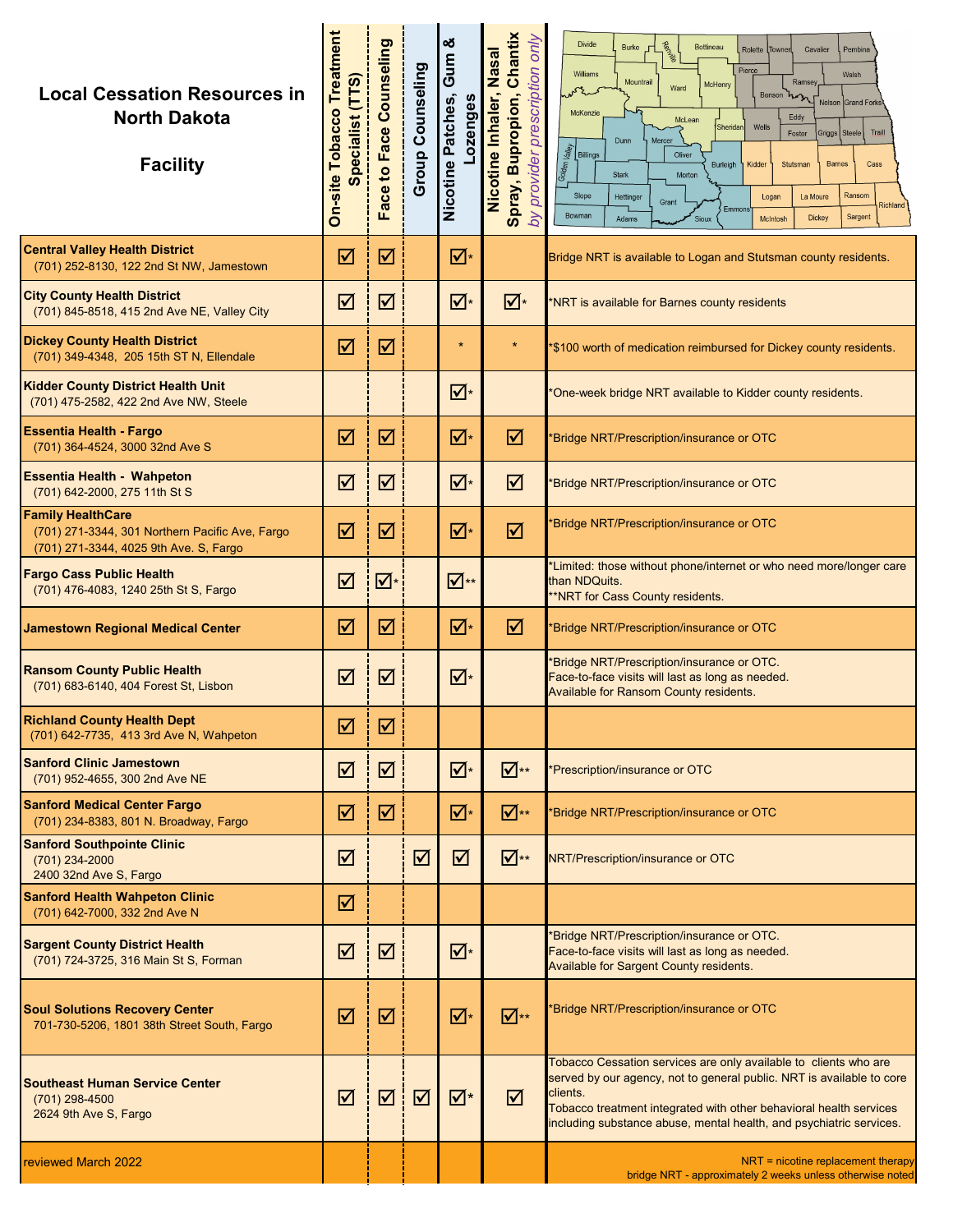| <b>Local Cessation Resources in</b><br><b>North Dakota</b><br><b>Facility</b>                                             | <b>On-site Tobacco Treatment</b><br>pecialist (TTS) | Face Counseling<br>Face to | <b>Group Counseling</b> | න්<br>Gum<br>Nicotine Patches,<br>ozenges | Chantix<br>provider prescription only<br>Nicotine Inhaler, Nasal<br>Spray, Bupropion,<br>by | <b>Divide</b><br><b>Per</b><br>Bottineau<br><b>Burke</b><br>Rolette<br>Cavalier<br>Pembina<br>Towner<br>Pierce<br>Williams<br>Walsh<br>Mountrail<br><b>Ramse</b><br>McHenry<br>Ward<br>Benson<br>Nelson Grand Forks<br>McKenzie<br>Eddy<br>McLean<br>Sheridan<br>Wells<br>Traill<br>Foster<br>Griggs  <br><b>Steele</b><br>Dunn<br>Mercer<br>Golden Valley<br>Billings<br>Oliver<br>Kidder<br><b>Barnes</b><br>Cass<br>Burleigh<br>Stutsman<br><b>Stark</b><br>Morton<br>Ransom<br>Slope<br>Hettinger<br>Logan<br>La Moure<br>Grant<br>Richland<br>Emmon<br>Bowman<br>Dickey<br>Sargent<br>Sioux<br>McIntosh<br>Adams |
|---------------------------------------------------------------------------------------------------------------------------|-----------------------------------------------------|----------------------------|-------------------------|-------------------------------------------|---------------------------------------------------------------------------------------------|-----------------------------------------------------------------------------------------------------------------------------------------------------------------------------------------------------------------------------------------------------------------------------------------------------------------------------------------------------------------------------------------------------------------------------------------------------------------------------------------------------------------------------------------------------------------------------------------------------------------------|
| <b>Badlands Human Service Center</b><br>Pulver Hall 300 13th Ave W, Ste 1<br>Dickinson, (701) 227-7500                    | ☑                                                   | ☑                          | ☑                       | ☑∗                                        | ☑∗                                                                                          | Tobacco Cessation services are only available to clients who are<br>served by our agency, not to general public. *NRT available to clients.<br>Services are also offered in Bowman and Hettinger.                                                                                                                                                                                                                                                                                                                                                                                                                     |
| <b>Bismarck-Burleigh Public Health</b><br>(701) 355-1540,<br>500 E Front Ave #3, Bismarck                                 | ☑                                                   | ☑                          |                         | ☑∽                                        | ☑∽                                                                                          | Individuals that need more intensive treatment.<br>▲ ↓ Utilize face-to-face counseling through BBPH. \$65 coupon toward<br>all types of cessation medications.                                                                                                                                                                                                                                                                                                                                                                                                                                                        |
| <b>CHI St. Alexius Health, Bismarck</b><br>(701) 530-8561,900 E Broadway Ave                                              | ☑                                                   | $\blacktriangledown$       | ☑                       | ☑∗                                        | ☑                                                                                           | Bridge NRT/Prescription/insurance or OTC                                                                                                                                                                                                                                                                                                                                                                                                                                                                                                                                                                              |
| Coal Country Community Health Center, Beulah<br>(701) 873-4445, 1312 ND-49, Beulah                                        | ☑                                                   | ☑                          |                         | ☑∗                                        | ☑                                                                                           | Bridge NRT/Prescription/insurance or OTC                                                                                                                                                                                                                                                                                                                                                                                                                                                                                                                                                                              |
| <b>Coal Country Community Health Center, Center</b><br>(701) 794-8798, 111 East Main St, Center                           | ☑                                                   | $\triangledown$            |                         | ⊠∗                                        | ☑                                                                                           | Bridge NRT/Prescription/insurance or OTC                                                                                                                                                                                                                                                                                                                                                                                                                                                                                                                                                                              |
| Coal Country Community Health Center, Hazen<br>(701) 748-2256, 510 8th Ave NE, Hazen                                      | ☑                                                   | $\blacktriangledown$       |                         | ⊽∗                                        | ☑                                                                                           | Bridge NRT/Prescription/insurance or OTC                                                                                                                                                                                                                                                                                                                                                                                                                                                                                                                                                                              |
| Coal Country Community Health Center, Killdeer<br>(701) 764-5822, 220 4th Ave SW, Killdeer                                | ☑                                                   | ☑                          |                         | ⊠∗                                        | ☑                                                                                           | Bridge NRT/Prescription/insurance or OTC                                                                                                                                                                                                                                                                                                                                                                                                                                                                                                                                                                              |
| <b>Emmons County Public Health with Hazelton and</b><br><b>Linton Clinics</b><br>(701) 254-4082, 118 E Spruce Ave, Linton | ☑                                                   | $\triangledown$            |                         | ☑∗                                        | ☑                                                                                           | One-week bridge NRT for Emmons County residents.                                                                                                                                                                                                                                                                                                                                                                                                                                                                                                                                                                      |
| <b>Heartview Foundation</b><br>(701) 751-5778, 101 E Broadway Ave, Bismarck                                               | ☑                                                   | ☑                          | ☑                       | ⊠∗                                        | ☑                                                                                           | Bridge NRT/Prescription/insurance or OTC                                                                                                                                                                                                                                                                                                                                                                                                                                                                                                                                                                              |
| <b>Mid Dakota Clinic</b><br>(701) 712-4591, 1000 E Rosser Ave, Bismarck                                                   | ☑                                                   | $\triangledown$            |                         | ☑                                         | ☑                                                                                           | Prescription/insurance or OTC                                                                                                                                                                                                                                                                                                                                                                                                                                                                                                                                                                                         |
| <b>Sakakawea Medical Center</b><br>510 8th Ave NE, Hazen                                                                  | ☑                                                   | $\triangledown$            |                         | $\overline{\mathsf{M}}{}^*$               | ☑                                                                                           | *Bridge NRT/Prescription/insurance or OTC                                                                                                                                                                                                                                                                                                                                                                                                                                                                                                                                                                             |
| <b>Sanford Health - Bismarck</b><br>(701) 323-2016 or (701) 323-2935<br>300 N. 7th Street                                 | ☑                                                   | ☑                          |                         | ☑∗                                        | ☑                                                                                           | Bridge NRT/Prescription/insurance or OTC                                                                                                                                                                                                                                                                                                                                                                                                                                                                                                                                                                              |
| Sanford Health East Clinic - Dickinson<br>(701) 483-6017<br>33 9th St W, Dickinson                                        | ☑                                                   | ☑                          |                         | ⊽∗                                        | ☑                                                                                           | Bridge NRT/Prescription/insurance or OTC                                                                                                                                                                                                                                                                                                                                                                                                                                                                                                                                                                              |
| Sanford Health West Clinic - Dickinson<br>$(701)$ 456-6000<br>2615 Fairway St, Dickinson                                  | ☑                                                   | ☑                          |                         | ☑∗                                        | ☑                                                                                           | Bridge NRT/Prescription/insurance or OTC                                                                                                                                                                                                                                                                                                                                                                                                                                                                                                                                                                              |
| <b>Southwestern District Health Unit</b><br>(701) 483-3760<br>528 21st W, Dickinson                                       | ☑                                                   | ☑                          |                         | ☑∗                                        | ☑                                                                                           | 'Bridge NRT available to those living iin SWDHU coverage area.<br>*Reimburse individual for \$100 towards provider-prescribed<br>medications. Face-to-face visits will last as long as needed.                                                                                                                                                                                                                                                                                                                                                                                                                        |
| <b>West Central Human Service Center</b><br>1237 W Divide Ave, Bismarck<br>$(701)$ 328-8888                               | ☑                                                   | ☑                          | ☑                       | ⊻⊺                                        | ⊻∤™                                                                                         | Tobacco Cessation services are only available to clients who are<br>served by our agency, not to general public. *Bridge<br>NRT/Prescription/insurance or OTC. **Presciption cessation<br>medications are available to clients that see WCHSC providers.                                                                                                                                                                                                                                                                                                                                                              |
| <b>United Way in Dickinson</b><br>(701) 483-1233, 135 Sims St #209, Dickinson                                             | ☑                                                   | ☑                          |                         | ☑∗                                        | ☑                                                                                           | 'Bridge NRT/Prescription/insurance or OTC                                                                                                                                                                                                                                                                                                                                                                                                                                                                                                                                                                             |
| <b>West Central Human Service Center</b><br>(701) 328-8888<br>1237 W Divide Ave # 5<br><b>Bismarck</b>                    | ☑                                                   | ☑                          | ☑                       | ☑∗                                        | ☑                                                                                           | Tobacco Cessation services are only available to clients who are<br>served by our agency, not to general public. NRT is available to core<br>clients.<br>Tobacco treatment integrated with other behavioral health services<br>including substance abuse, mental health, and psychiatric services.                                                                                                                                                                                                                                                                                                                    |
| reviewed March 2022                                                                                                       |                                                     |                            |                         |                                           |                                                                                             | NRT = nicotine replacement therapy<br>bridge NRT - approximately 2 weeks unless otherwise noted                                                                                                                                                                                                                                                                                                                                                                                                                                                                                                                       |